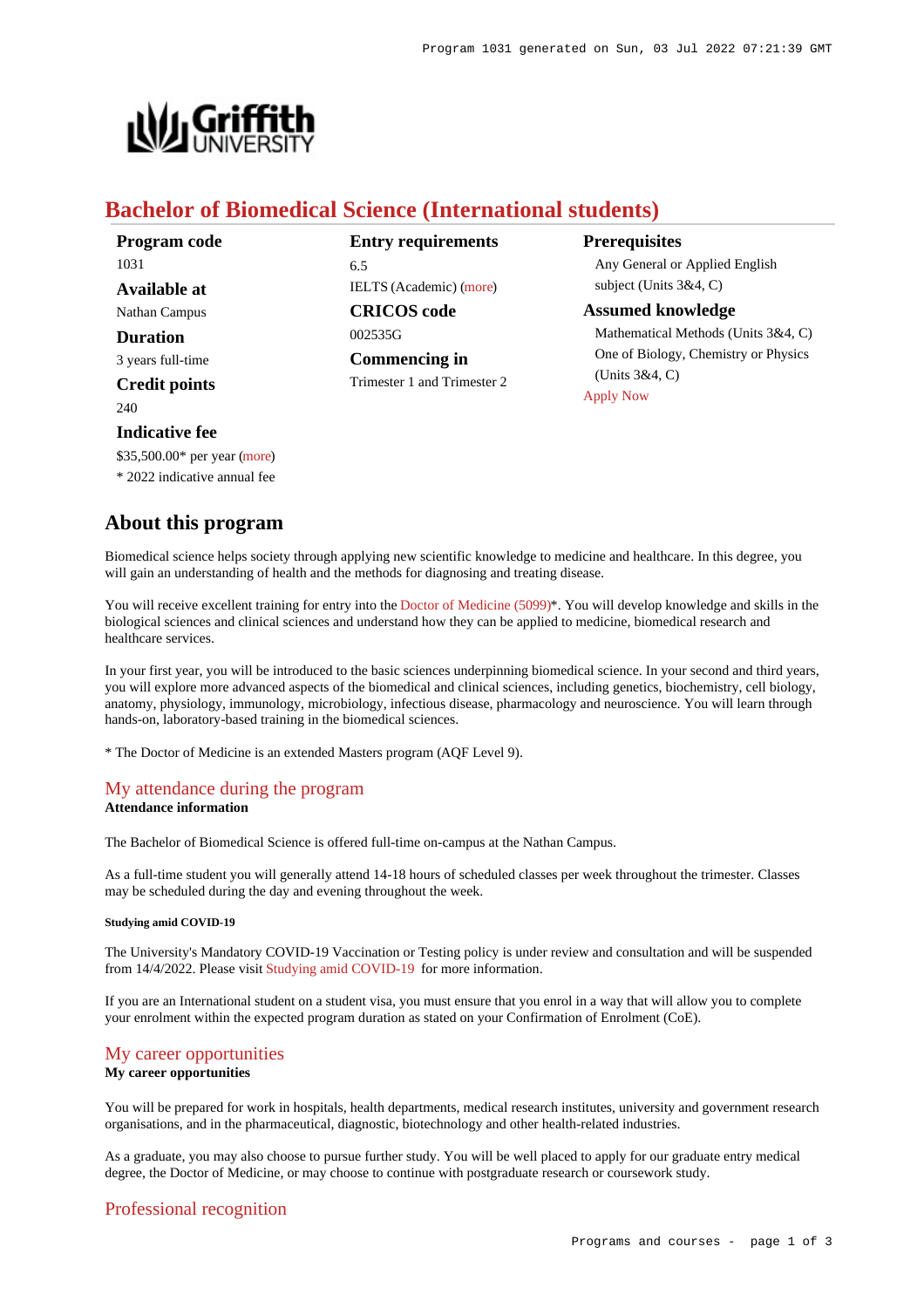### **Professional recognition**

The [Australian and New Zealand Society for Cell and Development Biology \(ANZSCDB\)](http://www.anzscdb.org/), the [Australian Society for](https://www.asbmb.org.au/) [Biochemistry and Molecular Biology \(ASBMB\)](https://www.asbmb.org.au/), the [Australasian Society for Human Biology \(ASHB\)](http://school.anhb.uwa.edu.au/ashb/), the [Australian Society](http://www.asmr.org.au/) [for Medical Research \(ASMR\)](http://www.asmr.org.au/) and the [Australian Society for Microbiology](http://www.theasm.org.au/) recognise graduates of this award.

# [What are the fees?](https://www148.griffith.edu.au/programs-courses/Program/1031/Overview/International#fees)

**International students**

An International student is one who is not:

- an Australian or New Zealand citizen or
- a person who has Australian permanent resident status.

### **Indicative annual tuition fee**

The indicative annual tuition fee is calculated based on a standard full-time study load which is usually 80 credit points (two full-time trimesters).

The indicative annual tuition fee is based on current conditions and available data and should only be used as a guide. These fees are reviewed annually and are subject to change.

## **Tuition fees**

- An International student pays tuition fees.
- Students are liable for tuition fees for the courses they are enrolled in as at the census date.
- The tuition fee for students who commence their program prior to 2014 is charged according to the approved program fee for the trimester in which the student commenced the program.
- The tuition fee for students who commence their program from 2014 onwards is charged according to the approved program fee for the trimester in which the student is enrolled.

### **Program fees for the Bachelor of Biomedical Science (1031)**

Fees for this program can be found on the Programs and Courses website in the "Overview and fees" section. Select your commencing year to view your fees.

### **Changing programs**

If an International student changes to a different program they will be subject to the approved program fee for the trimester in which they are enrolled.

### **Permanent resident status**

If an **undergraduate student** obtains permanent resident status in Australia after commencing study in a program, and the student can provide evidence of permanent resident status prior to the census date (of the trimester in which they are enrolled), the student will be provided with a domestic fee-paying place.

The student may then apply for a Commonwealth supported place at the next admission period provided that the student satisfies the conditions for transfer from a domestic fee-paying place to a Commonwealth supported place as set out in the [Undergraduate Programs Admission Policy](http://policies.griffith.edu.au/pdf/Undergraduate Programs Admission Policy.pdf).

If a **postgraduate student** obtains permanent resident status in Australia after commencing study in a program, and the student can provide evidence of permanent resident status prior to the census date (of the trimester in which they are enrolled), the student will automatically be considered for a Commonwealth supported place (subject to availability) or a domestic feepaying place as applicable for the program.

If a **research student** obtains permanent resident status in Australia after commencing study in a program, and the student can provide evidence of permanent resident status prior to the census date (of the trimester in which they are enrolled), the student will automatically be considered for a Commonwealth Government Research Training Program (RTP) Fee Offset or a domestic fee-paying place as applicable for the program.

### **Further information**

- [Fees and Charges Policy:](https://policies.griffith.edu.au/pdf/Fees and Charges Policy.pdf)
	- [Schedule B Fees for International Students](https://policies.griffith.edu.au/pdf/Fees and Charges Policy Schedule B.pdf)
	- [Schedule G Fees for Non-award and Continuing Education Students](https://policies.griffith.edu.au/pdf/Fees and Charges Policy Schedule G.pdf)
	- [Schedule I Administrative and Miscellaneous Charges](https://policies.griffith.edu.au/pdf/Fees and Charges Policy Schedule I.pdf)
- [Cost of studying in Australia](https://www.griffith.edu.au/life-at-griffith/australia/cost-of-studying)

# **Additional fee information**

**Additional costs**